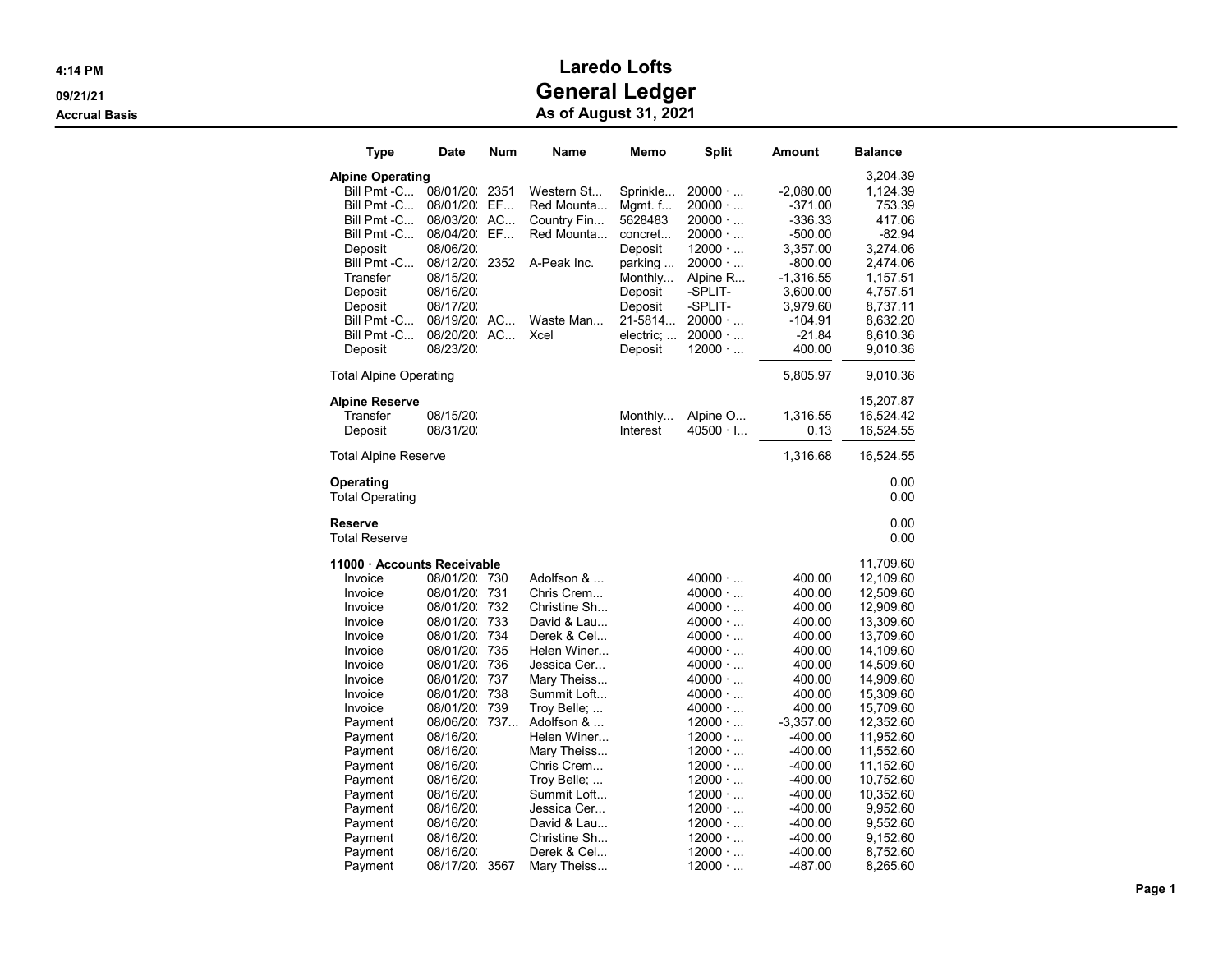| <b>Type</b>                                                                | <b>Date</b>   | <b>Num</b> | Name         | Memo    | <b>Split</b>   | Amount      | <b>Balance</b> |  |  |
|----------------------------------------------------------------------------|---------------|------------|--------------|---------|----------------|-------------|----------------|--|--|
| Payment                                                                    | 08/17/20.     | 1243       | Helen Winer  |         | $12000 \cdot $ | -487.00     | 7,778.60       |  |  |
| Payment                                                                    | 08/17/20:     |            | Troy Belle;  |         | $12000 \cdot $ | -808.60     | 6,970.00       |  |  |
| Payment                                                                    | 08/17/20.     | 201        | Summit Loft  |         | $12000 \cdot $ | $-2,197.00$ | 4,773.00       |  |  |
| Payment                                                                    | 08/23/20.     | 351        | Adolfson &   |         | $12000 \cdot $ | -400.00     | 4,373.00       |  |  |
| Total 11000 · Accounts Receivable                                          |               |            |              |         |                | $-7,336.60$ | 4,373.00       |  |  |
| 12000 · Undeposited Funds                                                  |               |            |              |         |                |             | 0.00           |  |  |
| Payment                                                                    | 08/06/20. 737 |            | Adolfson &   |         | $11000 \cdot $ | 3,357.00    | 3,357.00       |  |  |
| Deposit                                                                    | 08/06/20.     | 737        | Adolfson &   | Deposit | Alpine O       | $-3,357.00$ | 0.00           |  |  |
| Payment                                                                    | 08/16/20:     |            | Helen Winer  |         | 11000          | 400.00      | 400.00         |  |  |
| Payment                                                                    | 08/16/20.     |            | Mary Theiss  |         | $11000 \cdot $ | 400.00      | 800.00         |  |  |
| Payment                                                                    | 08/16/20.     |            | Chris Crem   |         | $11000 \cdot $ | 400.00      | 1,200.00       |  |  |
| Payment                                                                    | 08/16/20.     |            | Troy Belle;  |         | $11000 \cdot $ | 400.00      | 1,600.00       |  |  |
| Payment                                                                    | 08/16/20:     |            | Summit Loft  |         | $11000 \cdot $ | 400.00      | 2,000.00       |  |  |
| Payment                                                                    | 08/16/20.     |            | Jessica Cer  |         | $11000 \cdot $ | 400.00      | 2,400.00       |  |  |
| Payment                                                                    | 08/16/20:     |            | David & Lau  |         | $11000 \cdot $ | 400.00      | 2,800.00       |  |  |
| Payment                                                                    | 08/16/20:     |            | Christine Sh |         | 11000          | 400.00      | 3,200.00       |  |  |
| Payment                                                                    | 08/16/20:     |            | Derek & Cel  |         | $11000 \cdot $ | 400.00      | 3,600.00       |  |  |
| Deposit                                                                    | 08/16/20:     |            | Helen Winer  | Deposit | Alpine O       | -400.00     | 3,200.00       |  |  |
| Deposit                                                                    | 08/16/20:     |            | Mary Theiss  | Deposit | Alpine O       | -400.00     | 2,800.00       |  |  |
| Deposit                                                                    | 08/16/20.     |            | Chris Crem   | Deposit | Alpine O       | -400.00     | 2,400.00       |  |  |
| Deposit                                                                    | 08/16/20.     |            | Troy Belle;  | Deposit | Alpine O       | -400.00     | 2,000.00       |  |  |
| Deposit                                                                    | 08/16/20:     |            | Summit Loft  | Deposit | Alpine O       | -400.00     | 1,600.00       |  |  |
| Deposit                                                                    | 08/16/20:     |            | Jessica Cer  | Deposit | Alpine O       | -400.00     | 1,200.00       |  |  |
| Deposit                                                                    | 08/16/20.     |            | David & Lau  | Deposit | Alpine O       | -400.00     | 800.00         |  |  |
| Deposit                                                                    | 08/16/20:     |            | Christine Sh | Deposit | Alpine O       | -400.00     | 400.00         |  |  |
| Deposit                                                                    | 08/16/20.     |            | Derek & Cel  | Deposit | Alpine O       | -400.00     | 0.00           |  |  |
| Payment                                                                    | 08/17/20:     | 3567       | Mary Theiss  |         | $11000 \cdot $ | 487.00      | 487.00         |  |  |
| Payment                                                                    | 08/17/20.     | 1243       | Helen Winer  |         | $11000 \cdot $ | 487.00      | 974.00         |  |  |
| Payment                                                                    | 08/17/20:     |            | Troy Belle;  |         | $11000 \cdot $ | 808.60      | 1,782.60       |  |  |
| Payment                                                                    | 08/17/20.     | 201        | Summit Loft  |         | $11000 \cdot $ | 2,197.00    | 3,979.60       |  |  |
| Deposit                                                                    | 08/17/20.     | 3567       | Mary Theiss  | Deposit | Alpine O       | -487.00     | 3,492.60       |  |  |
| Deposit                                                                    | 08/17/20.     | 1243       | Helen Winer  | Deposit | Alpine O       | -487.00     | 3,005.60       |  |  |
| Deposit                                                                    | 08/17/20.     |            | Troy Belle;  | Deposit | Alpine O       | -808.60     | 2,197.00       |  |  |
| Deposit                                                                    | 08/17/20:     | 201        | Summit Loft  | Deposit | Alpine O       | $-2,197.00$ | 0.00           |  |  |
| Payment                                                                    | 08/23/20.     | 351        | Adolfson &   |         | $11000 \cdot $ | 400.00      | 400.00         |  |  |
| Deposit                                                                    | 08/23/20.     | 351        | Adolfson &   | Deposit | Alpine O       | -400.00     | 0.00           |  |  |
| Total 12000 · Undeposited Funds                                            |               |            |              |         |                | 0.00        | 0.00           |  |  |
| 12100 · Inventory Asset                                                    |               |            |              |         |                |             | 0.00           |  |  |
| Total 12100 · Inventory Asset                                              |               |            |              |         |                |             | 0.00           |  |  |
| 15000 · Furniture and Equipment                                            |               |            |              |         |                |             | 0.00           |  |  |
| Total $15000 \cdot$ Furniture and Equipment                                |               |            |              |         |                |             | 0.00           |  |  |
| 17000 · Accumulated Depreciation<br>Total 17000 · Accumulated Depreciation |               |            |              |         |                |             |                |  |  |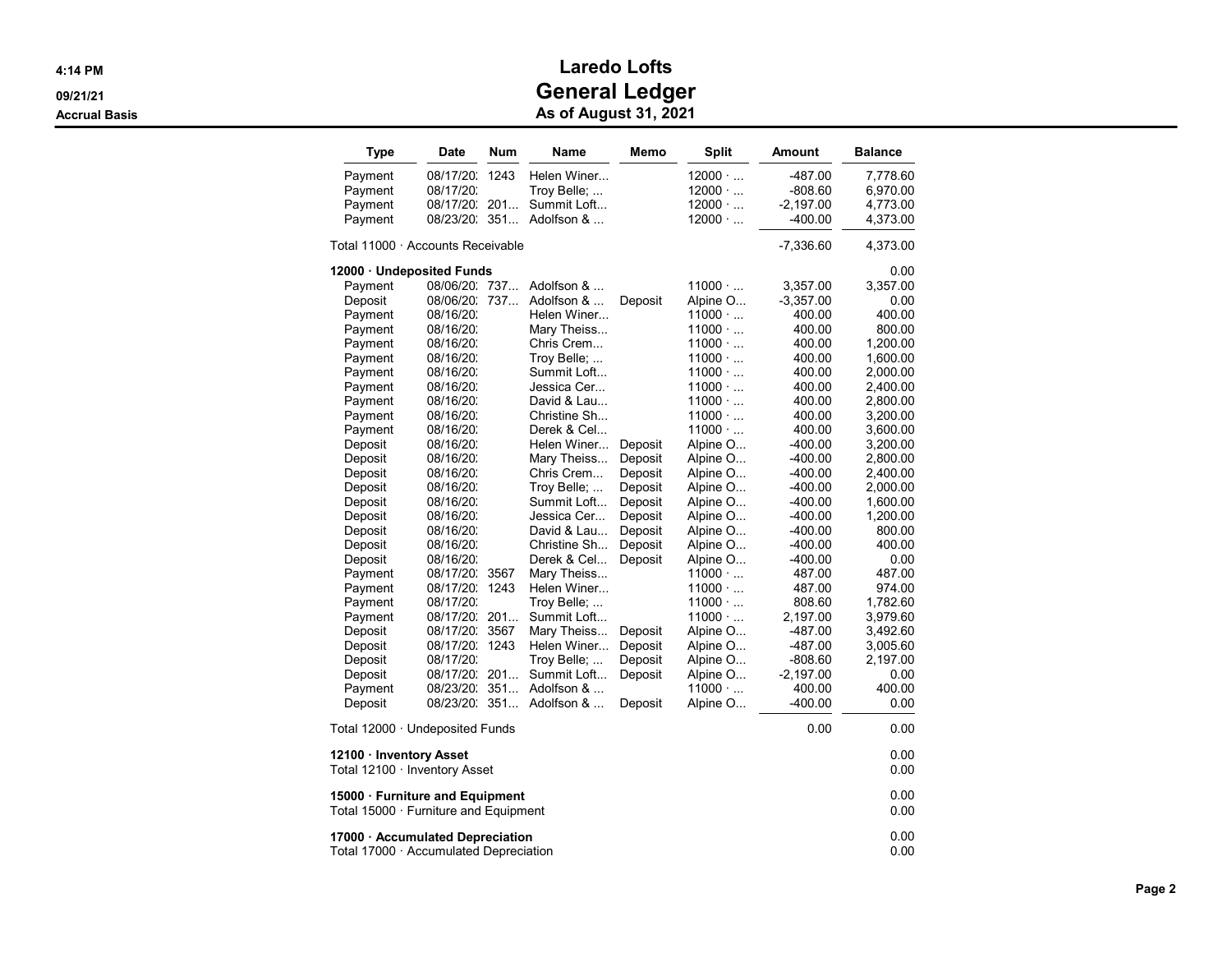| Type                                                                                                                                                                                            | Date                                                                                                                                                                                          | Num                                                  | <b>Name</b>                                                                                                                                                             | Memo                                                                                                                                              | <b>Split</b>                                                                                                                                                                     | Amount                                                                                                                                     | <b>Balance</b>                                                                                                                                                                                       |
|-------------------------------------------------------------------------------------------------------------------------------------------------------------------------------------------------|-----------------------------------------------------------------------------------------------------------------------------------------------------------------------------------------------|------------------------------------------------------|-------------------------------------------------------------------------------------------------------------------------------------------------------------------------|---------------------------------------------------------------------------------------------------------------------------------------------------|----------------------------------------------------------------------------------------------------------------------------------------------------------------------------------|--------------------------------------------------------------------------------------------------------------------------------------------|------------------------------------------------------------------------------------------------------------------------------------------------------------------------------------------------------|
| 20000 · Accounts Payable<br>Bill<br>Bill<br>Bill<br>Bill<br>Bill Pmt -C<br>Bill Pmt -C<br>Bill Pmt -C<br>Bill Pmt -C<br>Bill Pmt -C<br>Bill Pmt -C<br>Bill Pmt -C<br>Bill<br>Bill               | 08/01/20:<br>08/01/20:<br>08/01/20.<br>08/01/20:<br>08/01/20.<br>08/01/20: EF<br>08/03/20: AC<br>08/04/20: EF<br>08/12/20: 2352<br>08/19/20: AC<br>08/20/20. AC<br>08/20/20:<br>08/30/20: 745 | 061<br>360<br>2351                                   | Country Fin<br>Red Mounta<br>Waste Man<br>Western St<br>Western St<br>Red Mounta<br>Country Fin<br>Red Mounta<br>A-Peak Inc.<br>Waste Man<br>Xcel<br>Red Mounta<br>Xcel | 5628483<br>Mgmt. f<br>21-5814<br>Sprinkle<br>Sprinkle<br>Mgmt. f<br>5628483<br>concret<br>parking<br>21-5814<br>electric:<br>concret<br>electric; | $50210 \cdot$ I<br>$50100 \cdot $<br>50250<br>50290<br>Alpine O<br>Alpine O<br>Alpine O<br>Alpine O<br>Alpine O<br>Alpine O<br>Alpine O<br>50360<br>50310                        | -336.33<br>-371.00<br>-104.91<br>$-2,080.00$<br>2,080.00<br>371.00<br>336.33<br>500.00<br>800.00<br>104.91<br>21.84<br>-500.00<br>$-21.84$ | -800.00<br>$-1,136.33$<br>$-1,507.33$<br>$-1,612.24$<br>$-3,692.24$<br>$-1,612.24$<br>$-1,241.24$<br>-904.91<br>-404.91<br>395.09<br>500.00<br>521.84<br>21.84<br>0.00                               |
| Total 20000 · Accounts Payable                                                                                                                                                                  |                                                                                                                                                                                               |                                                      |                                                                                                                                                                         |                                                                                                                                                   |                                                                                                                                                                                  | 800.00                                                                                                                                     | 0.00                                                                                                                                                                                                 |
| 24000 Payroll Liabilities<br>Total 24000 · Payroll Liabilities                                                                                                                                  |                                                                                                                                                                                               |                                                      |                                                                                                                                                                         |                                                                                                                                                   |                                                                                                                                                                                  |                                                                                                                                            |                                                                                                                                                                                                      |
| 24800 Tenant Security Deposits Held<br>Total 24800 · Tenant Security Deposits Held                                                                                                              |                                                                                                                                                                                               |                                                      |                                                                                                                                                                         |                                                                                                                                                   |                                                                                                                                                                                  |                                                                                                                                            |                                                                                                                                                                                                      |
| 30000 Opening Balance Equity<br>Total 30000 · Opening Balance Equity                                                                                                                            |                                                                                                                                                                                               |                                                      |                                                                                                                                                                         |                                                                                                                                                   |                                                                                                                                                                                  |                                                                                                                                            | -24,894.67<br>$-24,894.67$                                                                                                                                                                           |
| 30100 Capital Stock<br>Total 30100 · Capital Stock                                                                                                                                              |                                                                                                                                                                                               |                                                      |                                                                                                                                                                         |                                                                                                                                                   |                                                                                                                                                                                  |                                                                                                                                            | 0.00<br>0.00                                                                                                                                                                                         |
| 30200 Dividends Paid<br>Total 30200 · Dividends Paid                                                                                                                                            |                                                                                                                                                                                               |                                                      |                                                                                                                                                                         |                                                                                                                                                   |                                                                                                                                                                                  |                                                                                                                                            | 0.00<br>0.00                                                                                                                                                                                         |
| 32000 · Retained Earnings<br>Total 32000 · Retained Earnings                                                                                                                                    |                                                                                                                                                                                               |                                                      |                                                                                                                                                                         |                                                                                                                                                   |                                                                                                                                                                                  |                                                                                                                                            | 3,248.69<br>3,248.69                                                                                                                                                                                 |
| <b>Operating Income</b><br>40000 · Operating Dues<br>Invoice<br>Invoice<br>Invoice<br>Invoice<br>Invoice<br>Invoice<br>Invoice<br>Invoice<br>Invoice<br>Invoice<br>Total 40000 · Operating Dues | 08/01/20: 730<br>08/01/20:<br>08/01/20:<br>08/01/20:<br>08/01/20:<br>08/01/20:<br>08/01/20:<br>08/01/20:<br>08/01/20:<br>08/01/20: 739                                                        | 731<br>732<br>733<br>734<br>735<br>736<br>737<br>738 | Adolfson &<br>Chris Crem<br>Christine Sh<br>David & Lau<br>Derek & Cel<br>Helen Winer<br>Jessica Cer<br>Mary Theiss<br>Summit Loft<br>Troy Belle; …                     |                                                                                                                                                   | $11000 \cdot $<br>$11000 \cdot $<br>$11000 \cdot $<br>$11000 \cdot $<br>$11000 \cdot $<br>$11000 \cdot $<br>$11000 \cdot $<br>$11000 \cdot $<br>$11000 \cdot $<br>$11000 \cdot $ | -400.00<br>-400.00<br>-400.00<br>-400.00<br>-400.00<br>-400.00<br>-400.00<br>-400.00<br>$-400.00$<br>-400.00<br>$-4,000.00$                | -18,785.20<br>$-28,000.00$<br>-28,400.00<br>$-28,800.00$<br>-29,200.00<br>$-29,600.00$<br>$-30,000.00$<br>$-30,400.00$<br>$-30,800.00$<br>-31,200.00<br>$-31,600.00$<br>$-32,000.00$<br>$-32,000.00$ |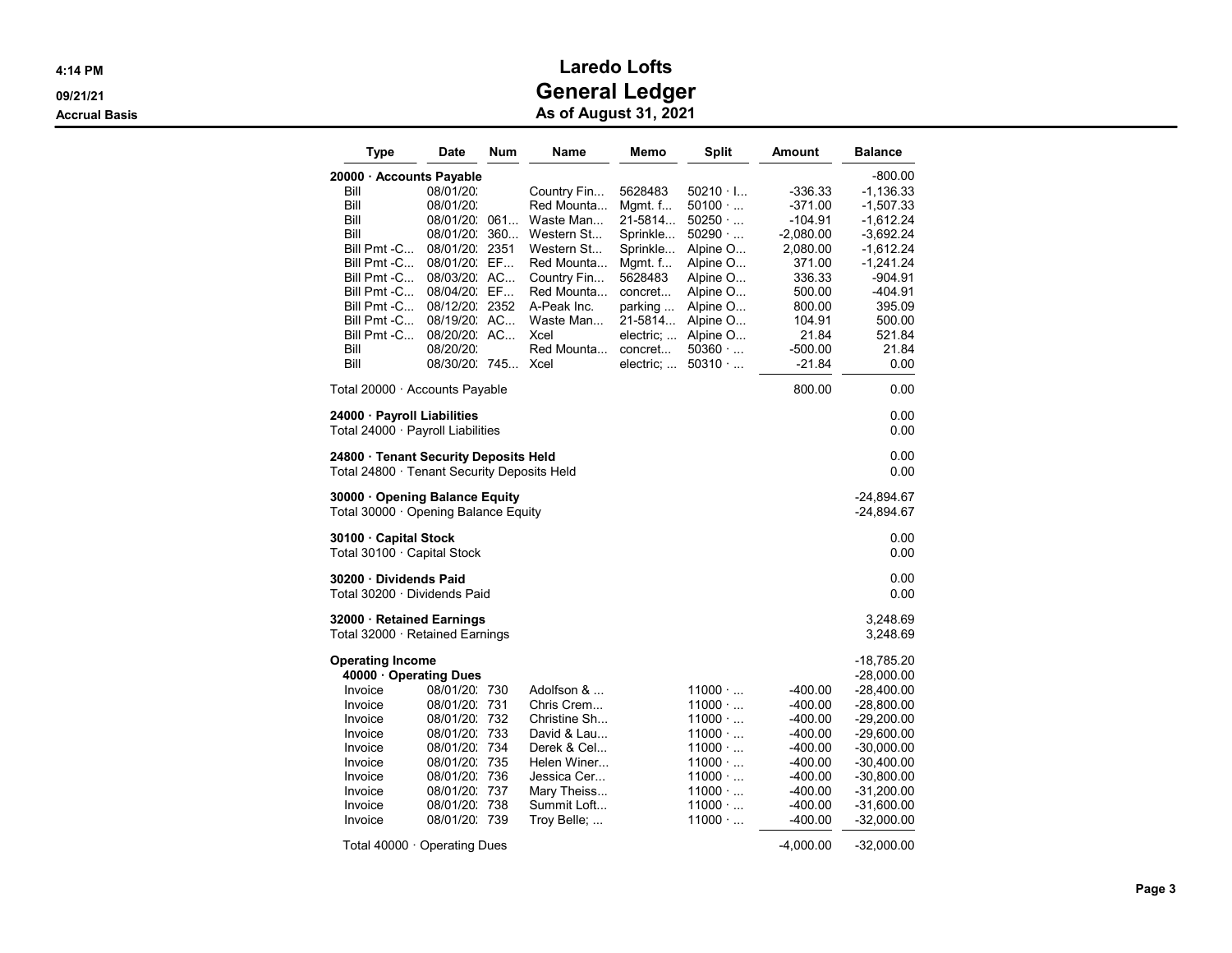| Type                                                                                   | Date      | Num | Name | Memo     | Split          | Amount      | <b>Balance</b>                           |
|----------------------------------------------------------------------------------------|-----------|-----|------|----------|----------------|-------------|------------------------------------------|
| 40050 Dues To Reserve<br>General Jo 08/15/20. 38                                       |           |     |      | Monthly  | $45000 \cdot $ | 1,316.55    | 9,215.85<br>10,532.40                    |
| Total 40050 · Dues To Reserve                                                          |           |     |      |          |                | 1,316.55    | 10,532.40                                |
| 40090 Working Capital - Operating Inc<br>Total 40090 · Working Capital - Operating Inc |           |     |      |          |                |             | 0.00<br>0.00                             |
| 40100 Late Fees<br>Total 40100 · Late Fees                                             |           |     |      |          |                |             | 0.00<br>0.00                             |
| 40500 · Interest Income<br>Deposit                                                     | 08/31/20: |     |      | Interest | Alpine R       | $-0.13$     | $-1.05$<br>$-1.18$                       |
| Total 40500 · Interest Income                                                          |           |     |      |          |                | $-0.13$     | $-1.18$                                  |
| 41000 · Misc. Income<br>Total 41000 · Misc. Income                                     |           |     |      |          |                |             | 0.00<br>0.00                             |
| <b>Operating Income - Other</b><br>Total Operating Income - Other                      |           |     |      |          |                |             | 0.00<br>0.00                             |
| Total Operating Income                                                                 |           |     |      |          |                | $-2,683.58$ | $-21,468.78$                             |
| <b>Reserve Income</b><br>45000 · Reserve Dues<br>General Jo 08/15/20. 38               |           |     |      | Monthly  | 40050          | $-1,316.55$ | $-9,215.85$<br>$-9,215.85$<br>-10,532.40 |
| Total 45000 · Reserve Dues                                                             |           |     |      |          |                | $-1,316.55$ | -10,532.40                               |
| 45050 · Reserve Interest Income<br>Total 45050 · Reserve Interest Income               |           |     |      |          |                |             | 0.00<br>0.00                             |
| 45060 · Special Assessment<br>Total 45060 · Special Assessment                         |           |     |      |          |                |             | 0.00<br>0.00                             |
| <b>Reserve Income - Other</b><br>Total Reserve Income - Other                          |           |     |      |          |                |             | 0.00<br>0.00                             |
| Total Reserve Income                                                                   |           |     |      |          |                | $-1,316.55$ | $-10,532.40$                             |
| 49900 · Uncategorized Income<br>Total 49900 · Uncategorized Income                     |           |     |      |          |                |             | 0.00<br>0.00                             |
| 50001 · Cost of Goods Sold<br>Total 50001 · Cost of Goods Sold                         |           |     |      |          |                |             | 0.00<br>0.00                             |
| Operating Expenses<br>50000 · Legal/ Professional<br>Total 50000 · Legal/ Professional |           |     |      |          |                |             | 17,046.25<br>300.00<br>300.00            |
| 50035 HOA State Reg. Fee                                                               |           |     |      |          |                |             | 38.00                                    |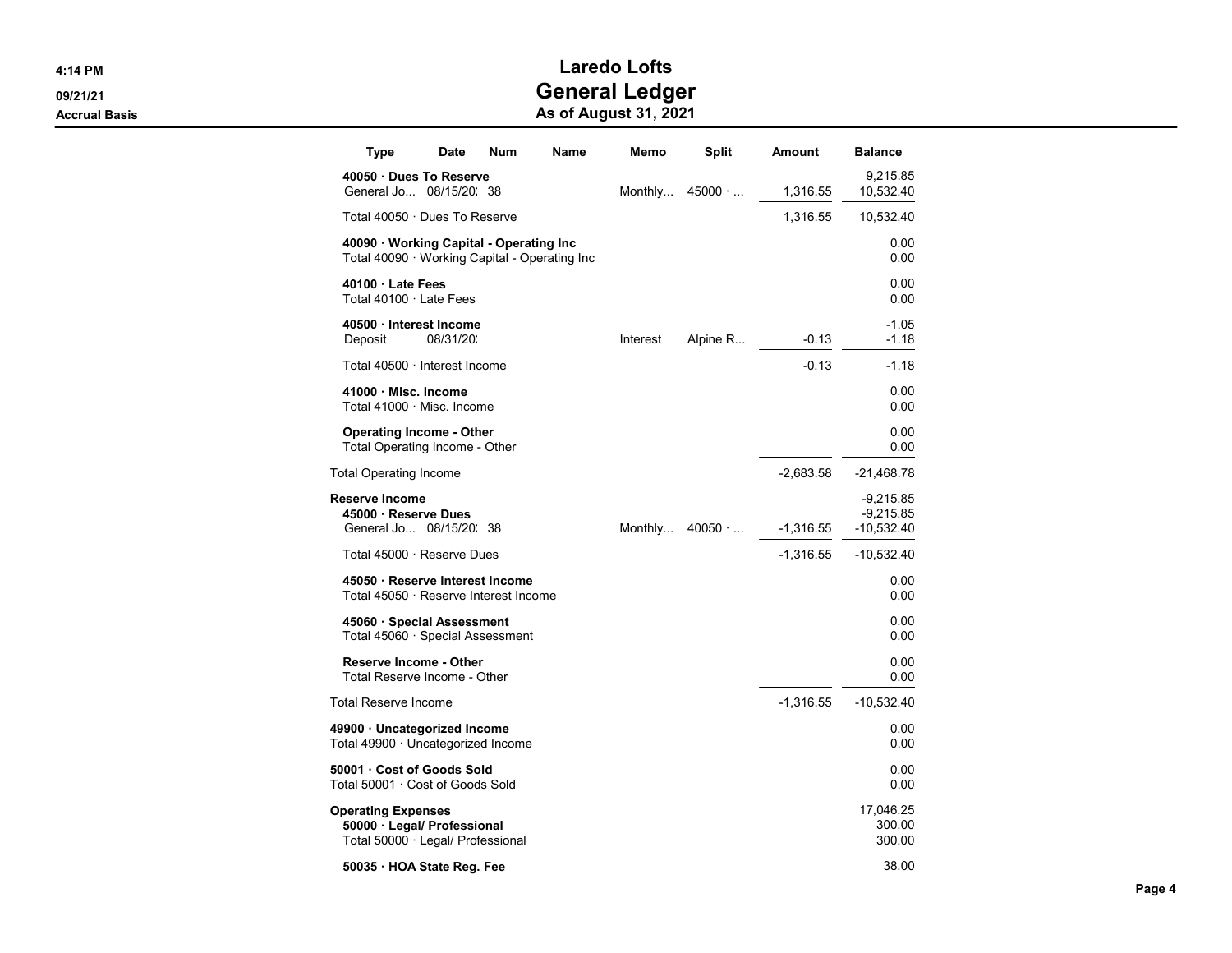| Type                                                                                         | <b>Date</b>                                                      | <b>Num</b> | Name                    | Memo     | Split                             | Amount   | <b>Balance</b>       |  |
|----------------------------------------------------------------------------------------------|------------------------------------------------------------------|------------|-------------------------|----------|-----------------------------------|----------|----------------------|--|
| Total 50035 · HOA State Reg. Fee                                                             |                                                                  |            |                         |          |                                   |          | 38.00                |  |
| 50100 Management Fees<br>Bill                                                                | 08/01/20:                                                        |            | Red Mounta              | Mgmt. f  | $20000 \cdot $                    | 371.00   | 2,597.00<br>2,968.00 |  |
| Total 50100 · Management Fees                                                                |                                                                  |            |                         |          |                                   | 371.00   | 2,968.00             |  |
| 50180 · Postage & Delivery<br>Total 50180 · Postage & Delivery                               |                                                                  |            |                         |          |                                   |          | 0.00<br>0.00         |  |
| 50210 Insurance<br>Bill                                                                      | 08/01/20:                                                        |            | Country Fin             | 5628483  | $20000 \cdot $                    | 336.33   | 2,354.31<br>2,690.64 |  |
| Total 50210 · Insurance                                                                      |                                                                  |            |                         |          |                                   | 336.33   | 2,690.64             |  |
| 50250 · Trash Removal<br>Bill                                                                |                                                                  |            | 08/01/20: 061 Waste Man | 21-5814  | $20000 \cdot $                    | 104.91   | 1,171.05<br>1,275.96 |  |
| Total 50250 · Trash Removal                                                                  |                                                                  |            |                         |          |                                   | 104.91   | 1,275.96             |  |
| 50270 · Snow Removal<br>50275 · Roof Ice/Snow Removal<br>Total 50275 · Roof Ice/Snow Removal |                                                                  |            |                         |          |                                   |          |                      |  |
|                                                                                              | 50270 Snow Removal - Other<br>Total 50270 · Snow Removal - Other |            |                         |          |                                   |          | 2,772.50<br>2,772.50 |  |
| Total 50270 · Snow Removal                                                                   |                                                                  |            |                         |          |                                   |          | 3,433.75             |  |
| 50290 · Security & Fire Safety<br>Bill                                                       |                                                                  |            | 08/01/20 360 Western St | Sprinkle | $20000 \cdot $                    | 2,080.00 | 4,718.00<br>6,798.00 |  |
| Total 50290 · Security & Fire Safety                                                         |                                                                  |            |                         |          |                                   | 2,080.00 | 6,798.00             |  |
| 50310 Electric<br>Bill                                                                       | 08/30/20 745  Xcel                                               |            |                         |          | electric; $\ldots$ 20000 $\ldots$ | 21.84    | 309.64<br>331.48     |  |
| Total 50310 · Electric                                                                       |                                                                  |            |                         |          |                                   | 21.84    | 331.48               |  |
| 50320 Gen. Bldg. Maintenance<br>Total 50320 · Gen. Bldg. Maintenance                         |                                                                  |            |                         |          |                                   |          | 1,582.00<br>1,582.00 |  |
| 50360 · Grounds & Parking Maint.<br>Bill                                                     | 08/20/20.                                                        |            | Red Mounta concret      |          | $20000 \cdot $                    | 500.00   | 542.50<br>1,042.50   |  |
| Total 50360 Grounds & Parking Maint.                                                         |                                                                  |            |                         |          |                                   | 500.00   | 1,042.50             |  |
| 51000 Miscellaneous<br>51005 · Bank Fees                                                     | Total 51005 · Bank Fees                                          |            |                         |          |                                   |          | 0.00<br>0.00<br>0.00 |  |
|                                                                                              | 51000 Miscellaneous - Other                                      |            |                         |          |                                   |          | 0.00                 |  |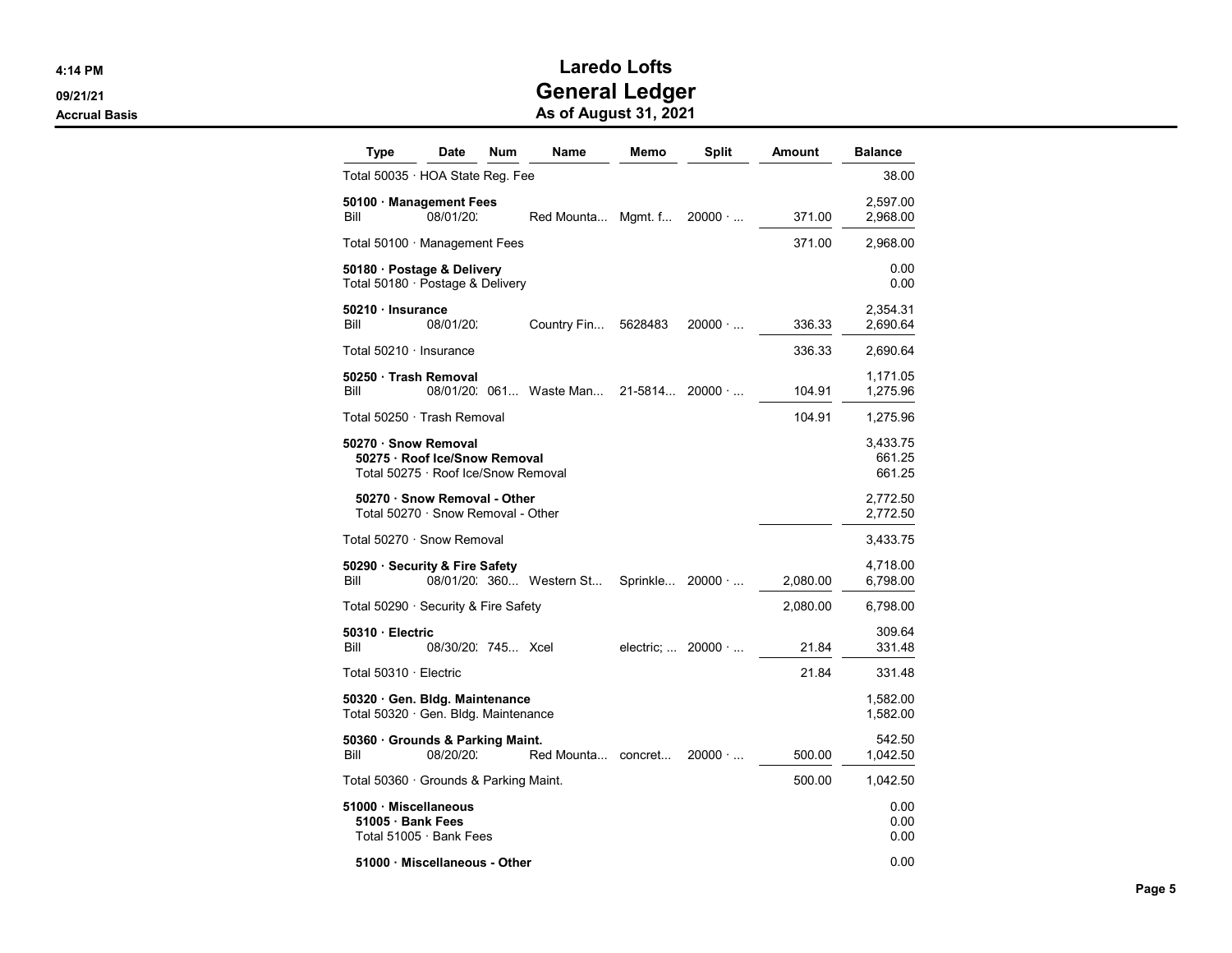| Type                                                                                                    | Date | Num | Name | Memo | Split | Amount   | <b>Balance</b>           |
|---------------------------------------------------------------------------------------------------------|------|-----|------|------|-------|----------|--------------------------|
| Total 51000 · Miscellaneous - Other                                                                     |      |     |      |      |       |          | 0.00                     |
| Total 51000 · Miscellaneous                                                                             |      |     |      |      |       |          | 0.00                     |
| <b>Operating Expenses - Other</b><br><b>Total Operating Expenses - Other</b>                            |      |     |      |      |       |          | 0.00<br>0.00             |
| <b>Total Operating Expenses</b>                                                                         |      |     |      |      |       | 3,414.08 | 20,460.33                |
| <b>Reserve Expenses</b><br>60000 Exterior Painting/Staining<br>Total 60000 · Exterior Painting/Staining |      |     |      |      |       |          | 3,278.92<br>0.00<br>0.00 |
| 60020 · Roof Repairs<br>Total 60020 $\cdot$ Roof Repairs                                                |      |     |      |      |       |          | 2,478.92<br>2,478.92     |
| 60300 Contigency<br>Total 60300 · Contigency                                                            |      |     |      |      |       |          | 800.00<br>800.00         |
| <b>Reserve Expenses - Other</b><br>Total Reserve Expenses - Other                                       |      |     |      |      |       |          | 0.00<br>0.00             |
| <b>Total Reserve Expenses</b>                                                                           |      |     |      |      |       |          | 3,278.92                 |
| 60200 · Automobile Expense<br>Total 60200 · Automobile Expense                                          |      |     |      |      |       |          | 0.00<br>0.00             |
| 61700 Computer and Internet Expenses<br>Total 61700 · Computer and Internet Expenses                    |      |     |      |      |       |          | 0.00<br>0.00             |
| 62400 · Depreciation Expense<br>Total $62400 \cdot$ Depreciation Expense                                |      |     |      |      |       |          | 0.00<br>0.00             |
| 63300 · Insurance Expense<br>Total 63300 · Insurance Expense                                            |      |     |      |      |       |          | 0.00<br>0.00             |
| 63400 · Interest Expense<br>Total 63400 · Interest Expense                                              |      |     |      |      |       |          | 0.00<br>0.00             |
| 63700 Landscaping and Groundskeeping<br>Total $63700 \cdot$ Landscaping and Groundskeeping              |      |     |      |      |       |          | 0.00<br>0.00             |
| 64300 Meals and Entertainment<br>Total 64300 · Meals and Entertainment                                  |      |     |      |      |       |          | 0.00<br>0.00             |
| 64900 Office Supplies<br>Total 64900 · Office Supplies                                                  |      |     |      |      |       |          | 0.00<br>0.00             |
| 66000 · Payroll Expenses<br>Total $66000 \cdot$ Payroll Expenses                                        |      |     |      |      |       |          | 0.00<br>0.00             |
| 66500 · Postage and Delivery                                                                            |      |     |      |      |       |          | 0.00                     |